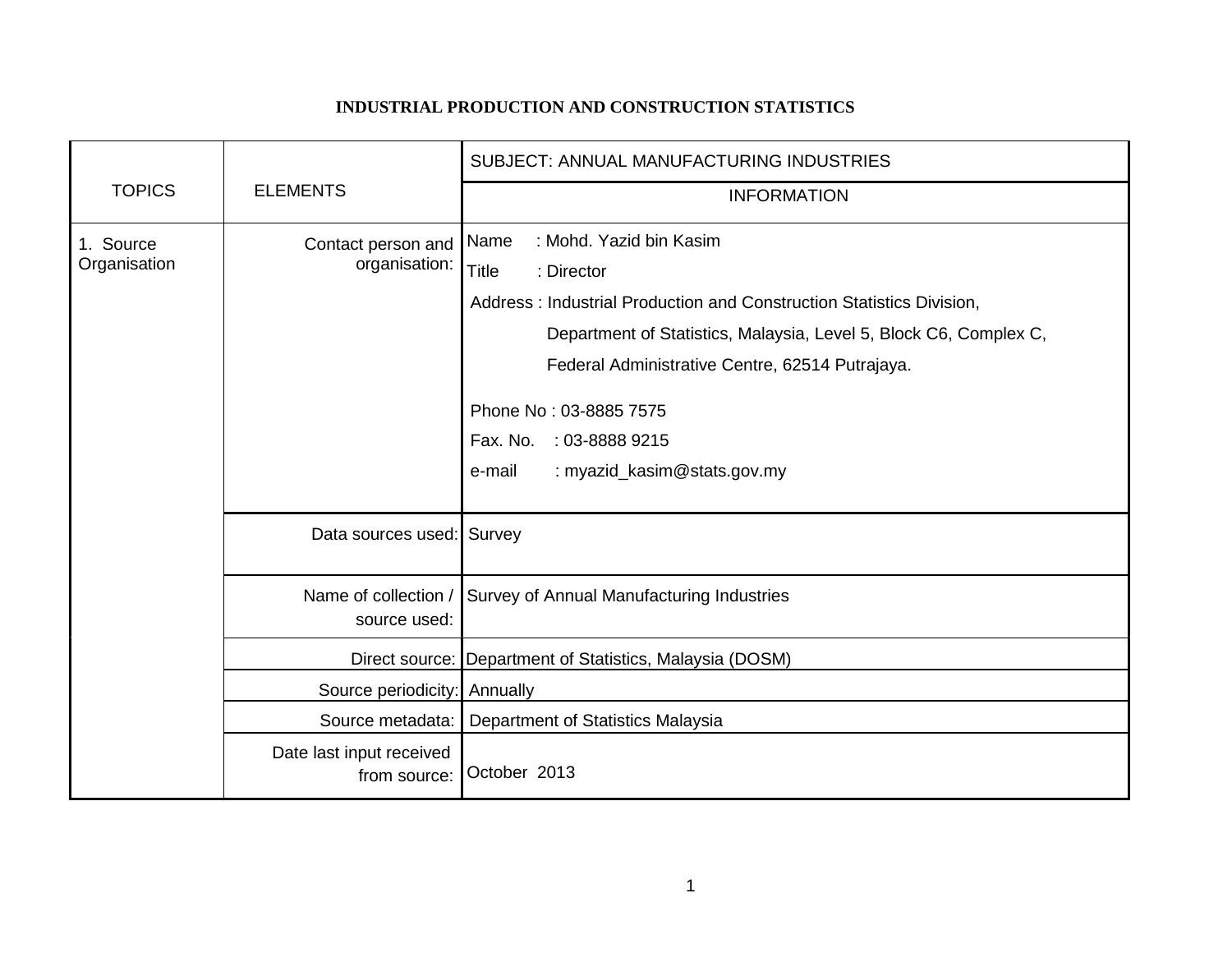| 2. Data<br>Characteristic<br>and Collection              |                                               | Variables collected: Output, input, value added, employment, salaries & wages and value of asset. |
|----------------------------------------------------------|-----------------------------------------------|---------------------------------------------------------------------------------------------------|
|                                                          |                                               | Sampling: Probability - Stratified Sampling                                                       |
|                                                          | Periodicity: Biennial                         |                                                                                                   |
|                                                          | Reference period: Calendar year               |                                                                                                   |
|                                                          | Base period:   n.a                            |                                                                                                   |
|                                                          | Date last updated: 1 July 2013                |                                                                                                   |
|                                                          | Link to release calendar:   n.a               |                                                                                                   |
|                                                          | Other data characteristics<br>and collection: | In.a                                                                                              |
| 3. Statistical<br>Population and<br>Scope of the<br>Data | Statistical population:   Establishments      |                                                                                                   |
|                                                          | Geographical coverage: Malaysia               |                                                                                                   |
|                                                          | Sector coverage: Manufacturing                |                                                                                                   |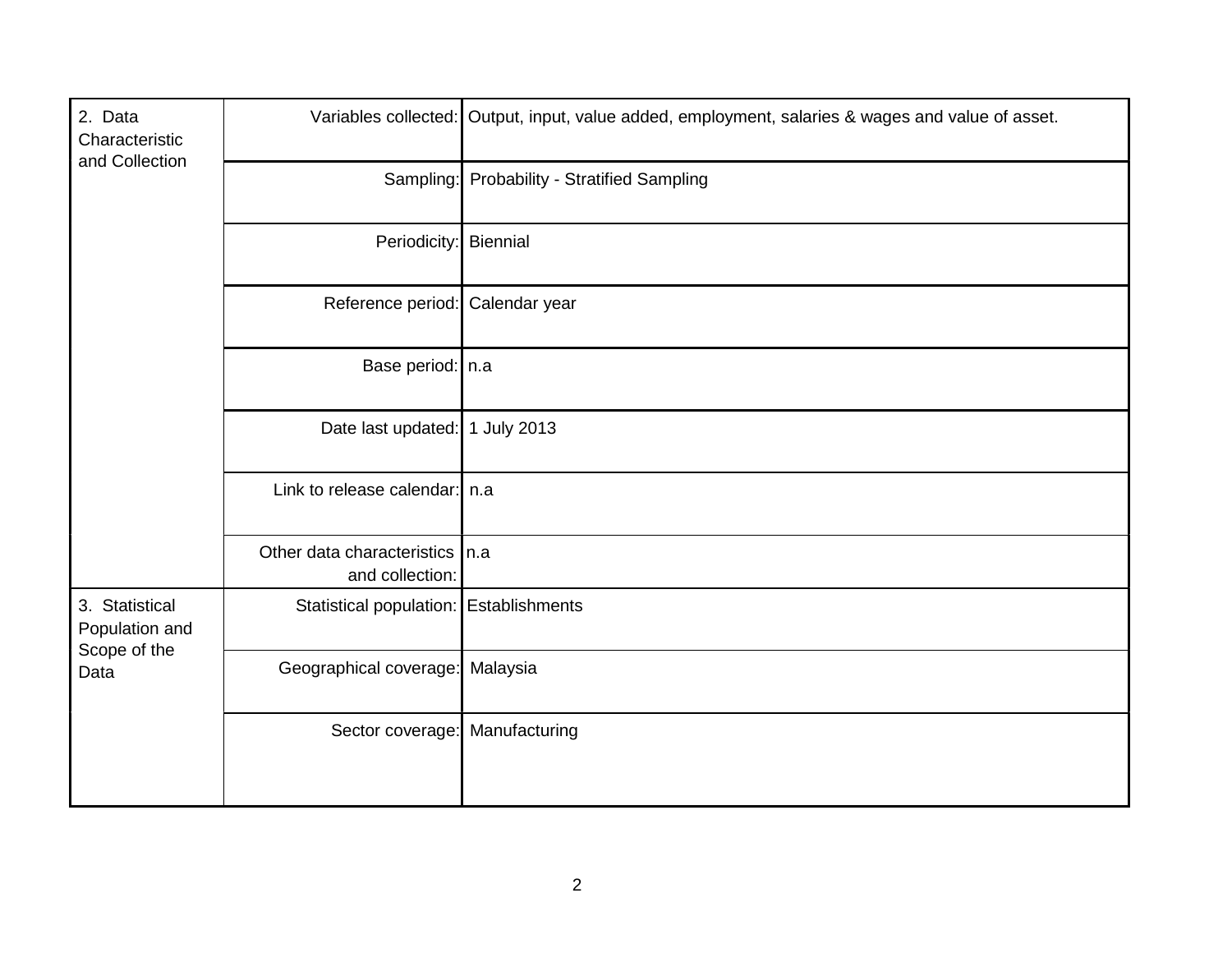|                                                                  |                                   | Institutional coverage: Registered establishments involved in manufacturing activities                                                                                   |
|------------------------------------------------------------------|-----------------------------------|--------------------------------------------------------------------------------------------------------------------------------------------------------------------------|
|                                                                  | Item coverage: 259 industries     |                                                                                                                                                                          |
|                                                                  |                                   | Population coverage: 39,321 establishments                                                                                                                               |
|                                                                  |                                   | Product coverage: 11,099 manufacturing products                                                                                                                          |
|                                                                  | Other coverage:                   | n.a                                                                                                                                                                      |
| 4. Statistical<br>Concepts and<br><b>Classifications</b><br>Used | Key statistical concepts          | 1) International Recommendations of Industrial Statistics (IRIS)<br>used: 2) System of National Accounts (SNA 2008)                                                      |
|                                                                  |                                   | Classifications used:   a. Malaysia Standard Industrial Classification (MSIC), 2008 Ver. 1.0<br>b. Malaysia Classification of Products by Activity (MCPA), 2009 Ver. 1.0 |
| 5. Statistical<br>Computation<br>and<br><b>Dissemination</b>     | Aggregation and<br>consolidation: | Industry, and national level                                                                                                                                             |
|                                                                  | Estimation:                       | <b>Estimation Method for Manufacturing Survey</b>                                                                                                                        |
|                                                                  | Imputation:                       | n.a                                                                                                                                                                      |
|                                                                  | Transformations:                  | n.a                                                                                                                                                                      |
|                                                                  | Validation:                       | Edit spesification cover structure, consistency, range and logical checks                                                                                                |
|                                                                  | Index type:   n.a                 |                                                                                                                                                                          |
|                                                                  |                                   | Weights: Design and adjusted weight                                                                                                                                      |